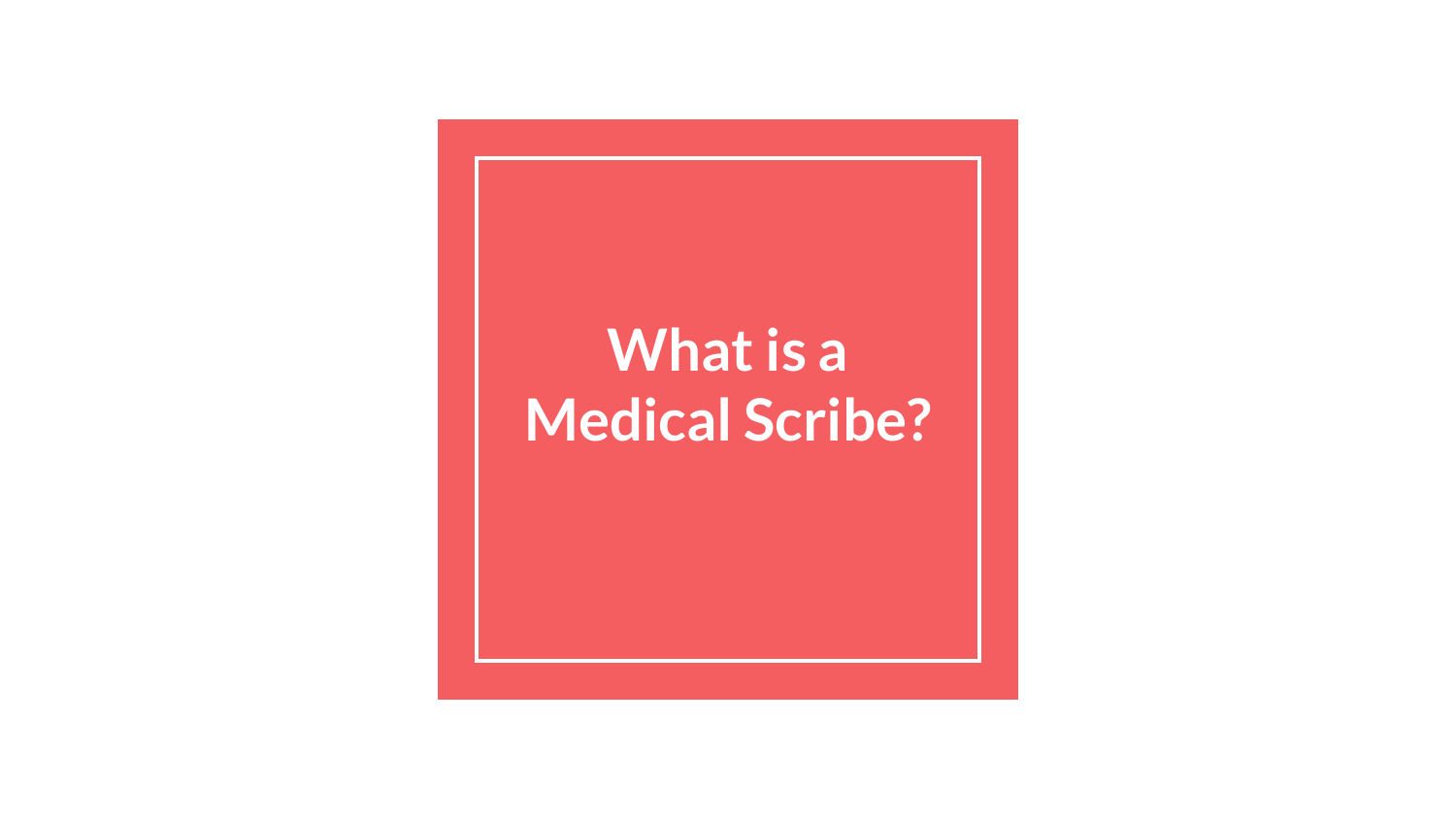#### **Our Goal as Scribes**

Doctors Save Lives. Scribes Save Doctors.

- We help the provider focus more on the patient
- Make the provider more efficient
- Real-time physician documentation (instead of after)
- Relieve provider of clerical duties
- Decrease the time each patient spends in the facility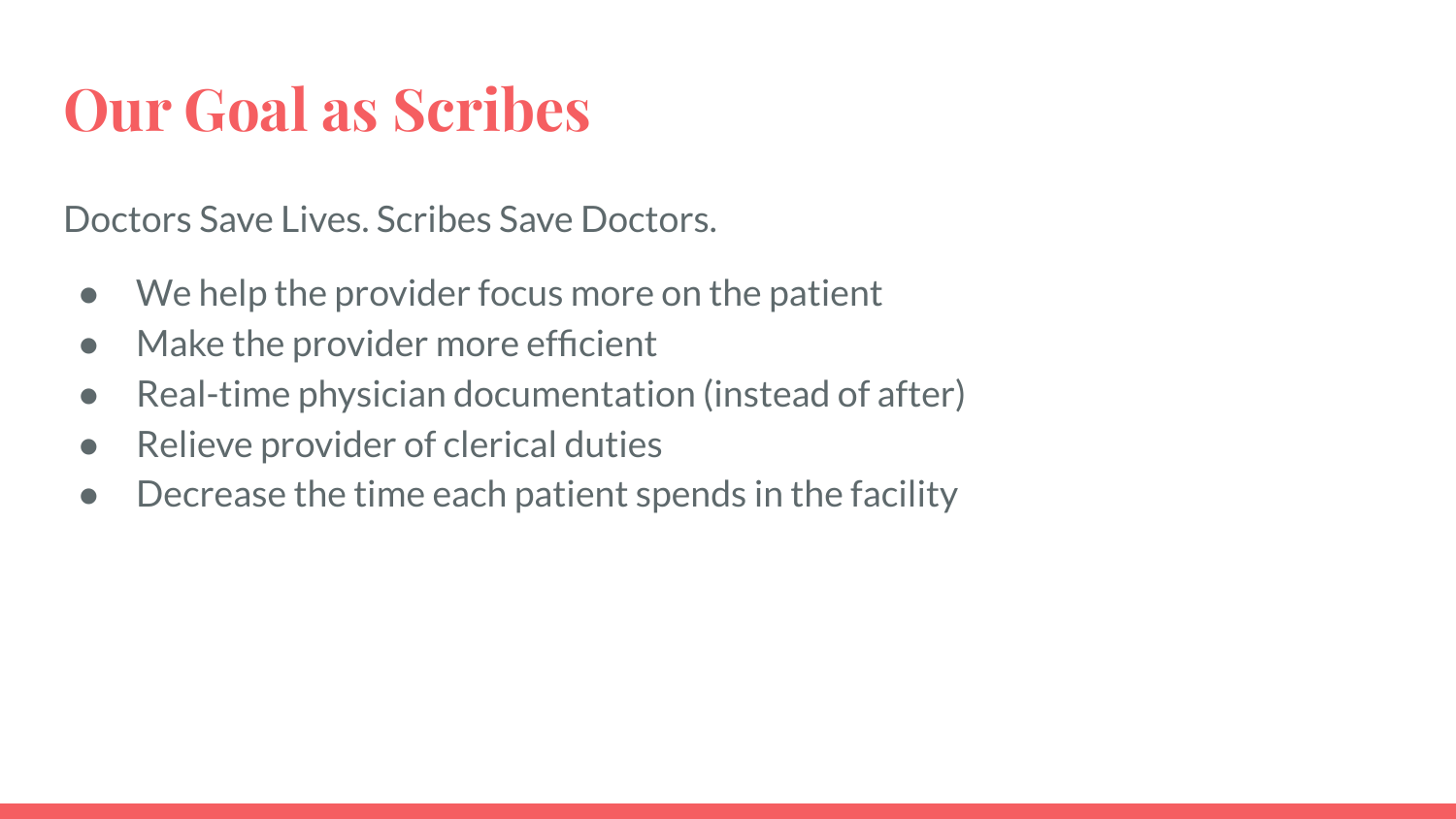# **Variety of Specialities**

- Cardiology
- Dermatology
- ENT
- Gastroenterology
- Hematology and Oncology
- Family Practice
- Neurology
- OB/GYN
- **•** Orthopedics
- Pediatrics
- Emergency Medicine
- Internal Medicine

TeleScribes and Vet Scribes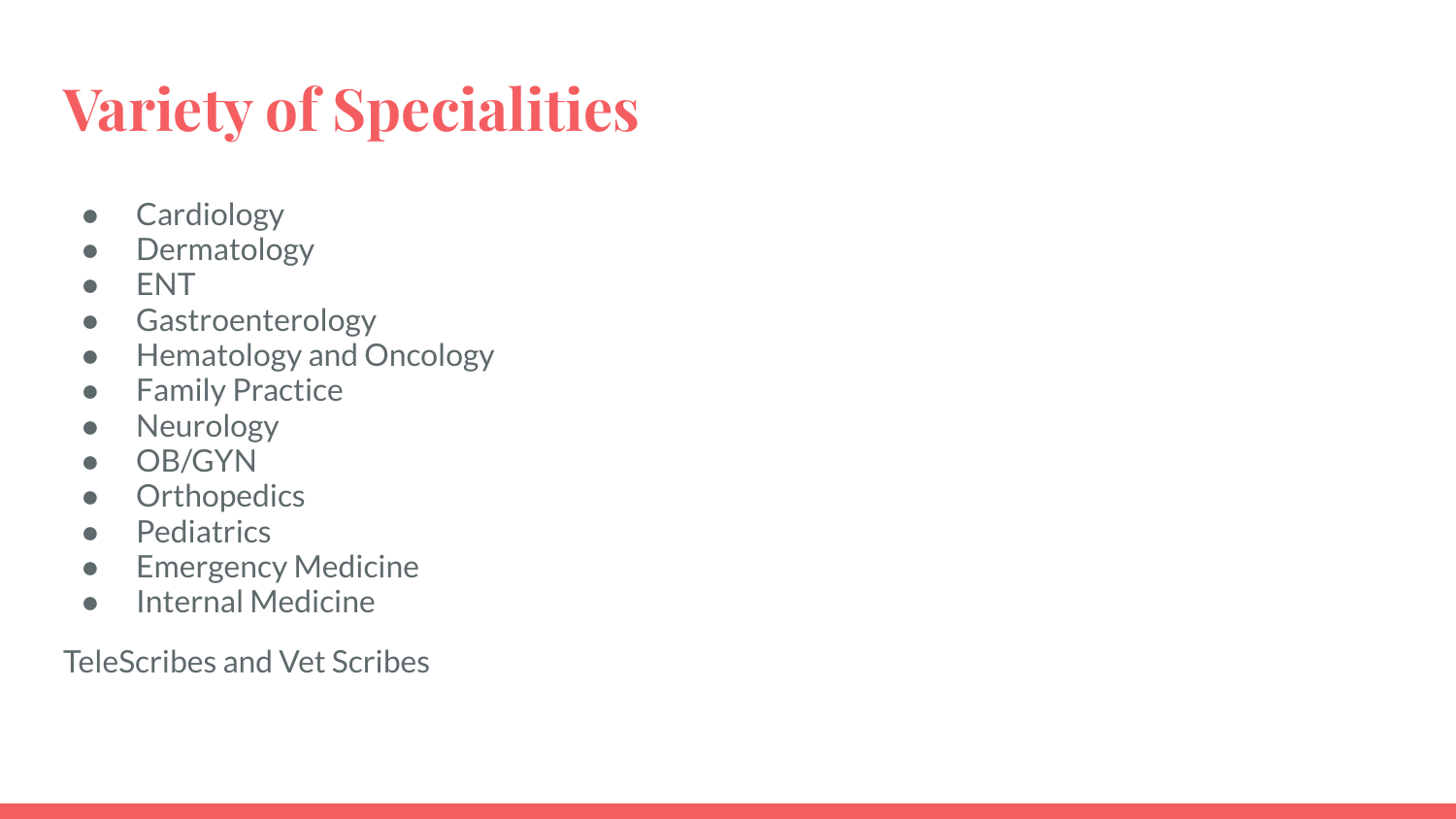# **Real-Time Physician Documentation**

Scribes document…

- Physician-patient interactions
- Presenting symptoms
- Past medical history
- Physical exam findings
- Procedures
- Laboratory and imaging results
- Clinical events
- Medical decision making
- Assessments and plans
- Dispositions
- Discharge instructions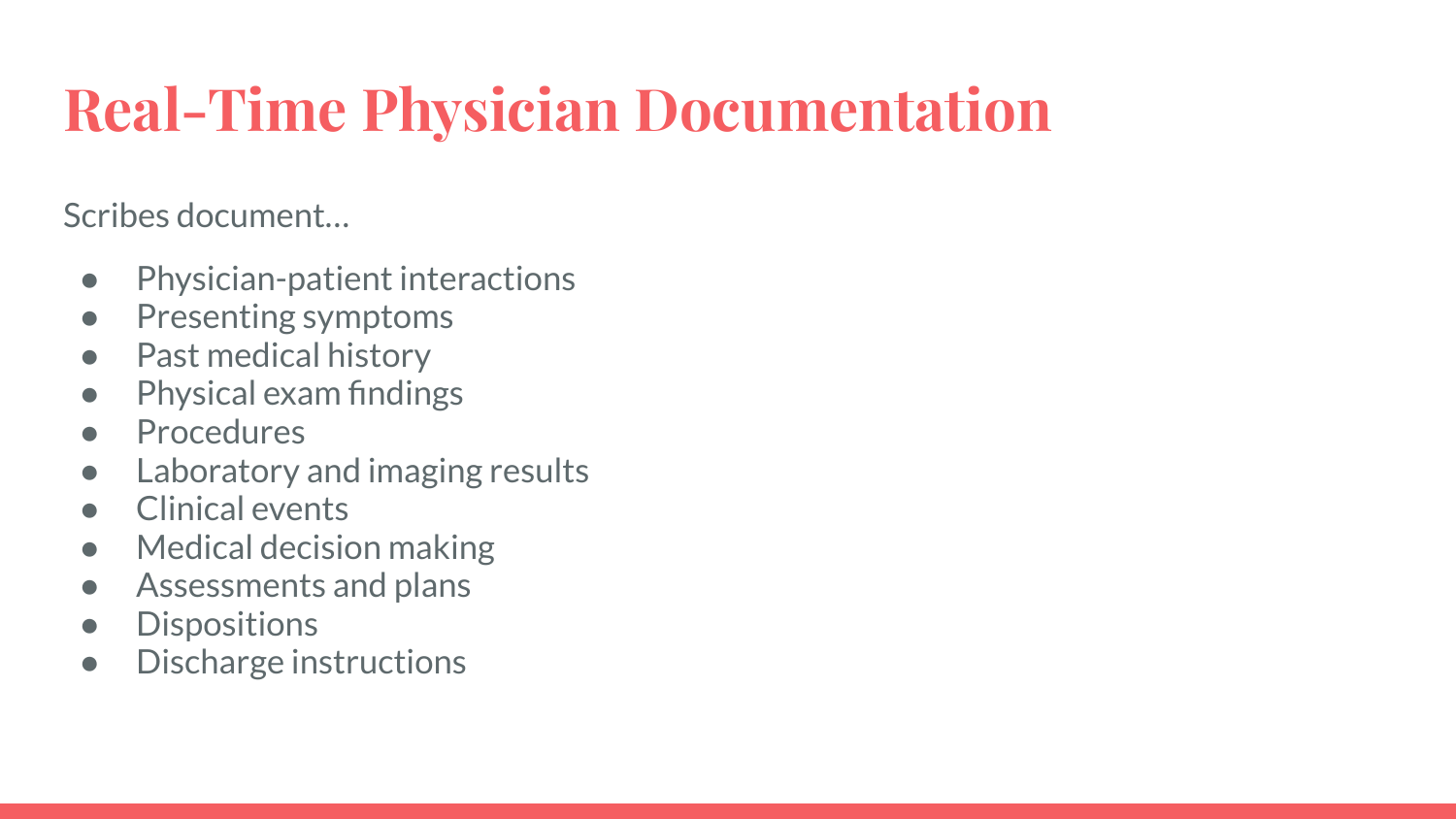# **Scribe Training**

- Classroom training
	- Depending on your speciality, there are 7-8 classes that lasts 2-3 hours
	- Crash course in medicine (medical terminology, abbreviations, pathophysiology, physician documentation, coding and billing criteria)
	- Quizzes and final examination
- Floor training
	- If successful in classroom training you may progress to clinical training in the facility
	- Work side by side with an experienced scribe and a provider
	- Training is completed when you prove that you are able to work independently with a provider
	- 6-8 floor training sessions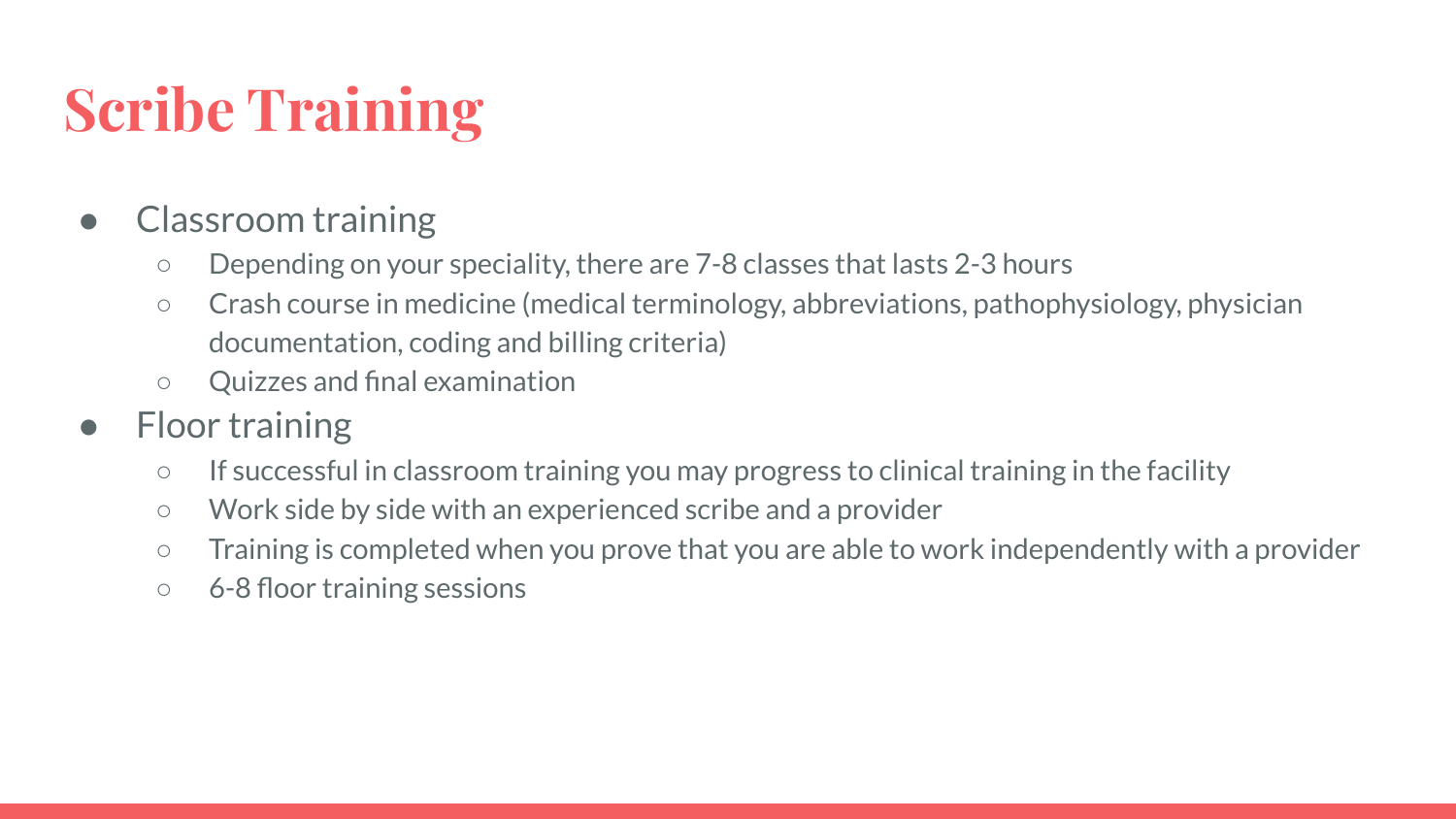#### **Commitment**

- 2 years part time (minimum of 20 hours/week)
- 1 year full time (40 hours/week)
- Shifts last 8-12 hours
	- Unusual shift times
	- Two night shifts
	- During finals week
	- Long hours
	- Two holidays per year
- $\bullet$  Typically work with one provider for the entire shift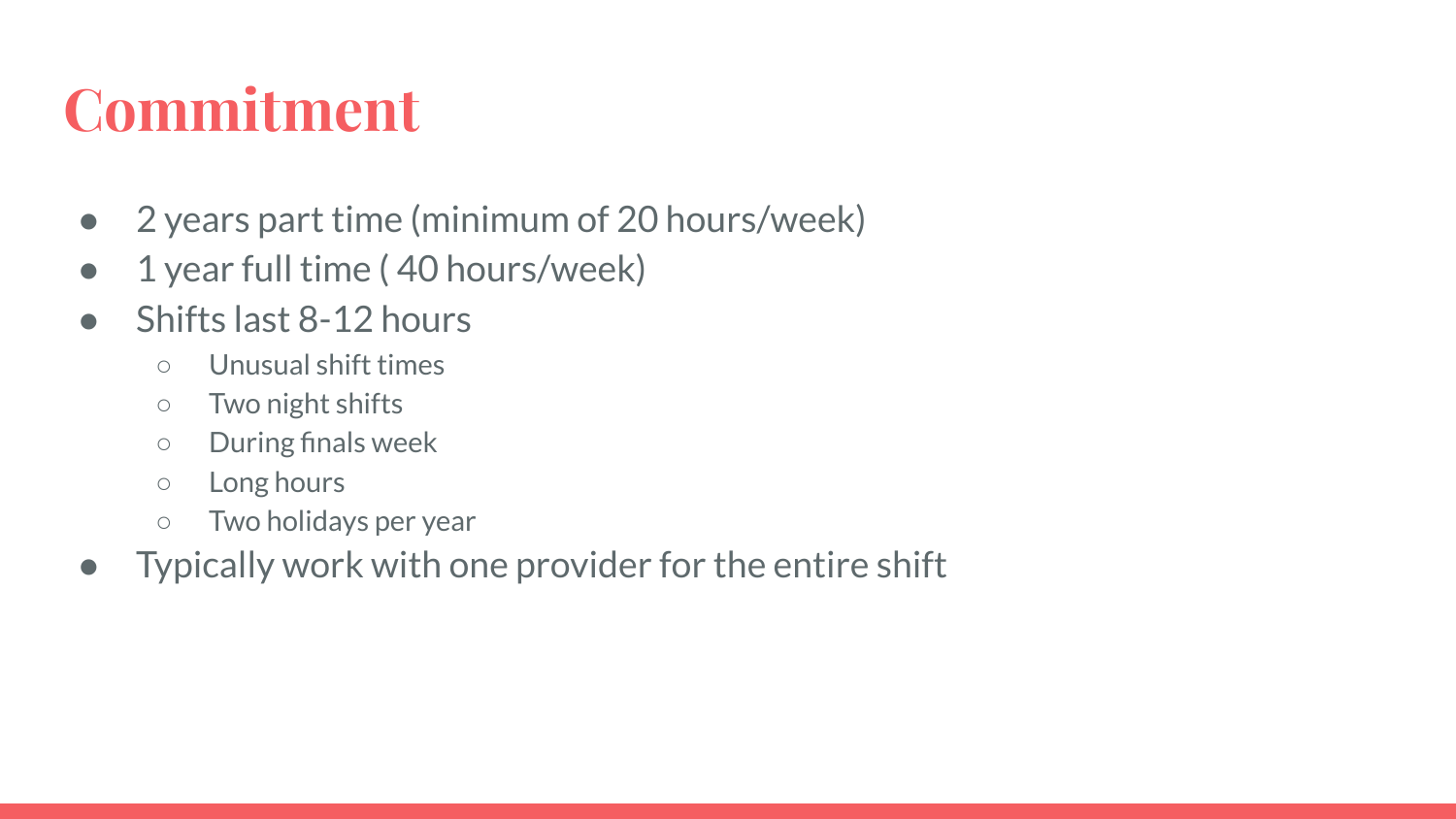# **What will help you succeed?**

- Passion for patient care and helping the provider
- **•** Accountability
- Adaptability
- Ability to multitask
- Eagerness to learn
- Always taking the initiative and planning ahead
- Excellent computer skills and typing speed
- Being friendly, professional, and courteous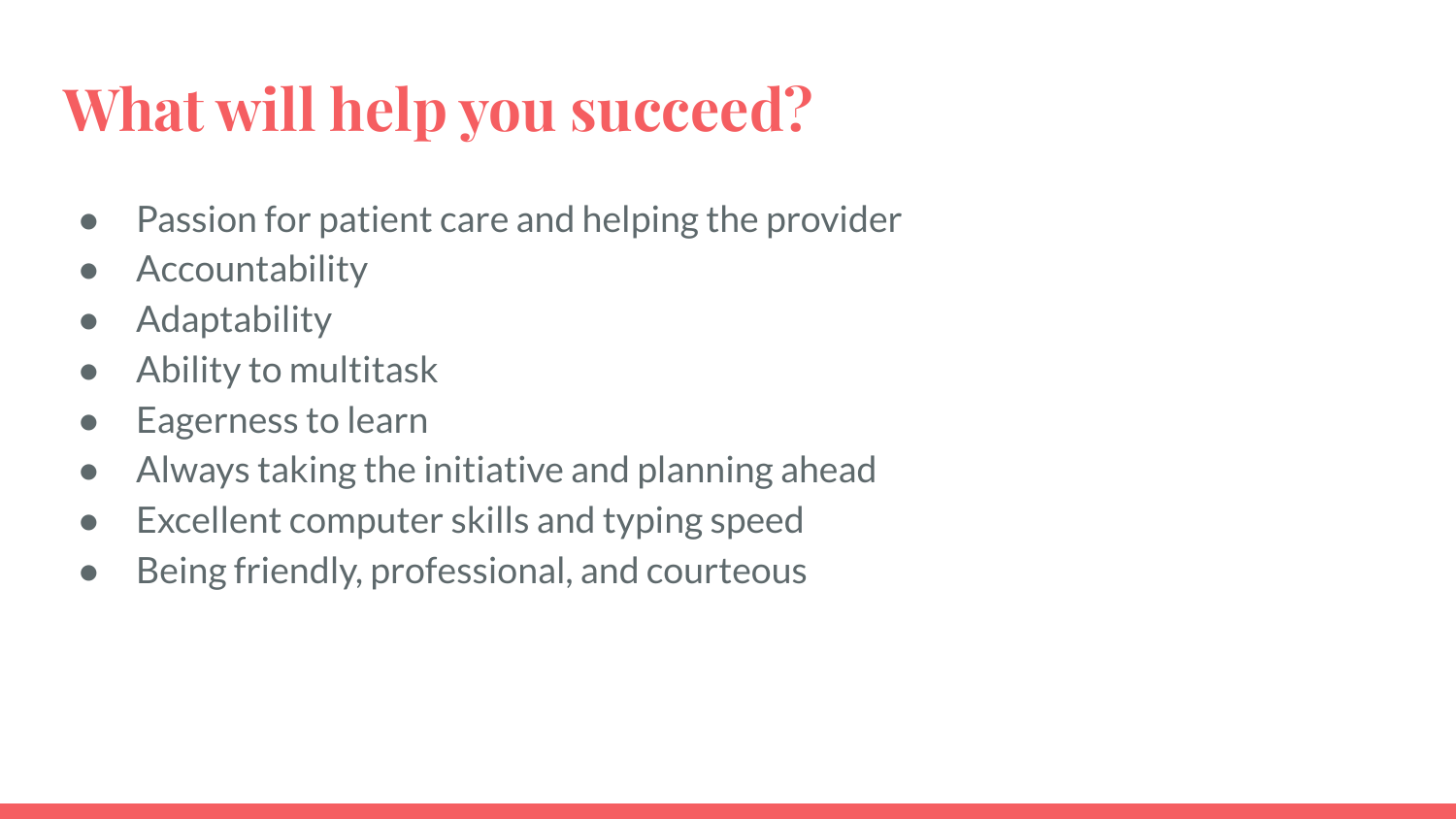#### **How does being a scribe benefit me?**

#### ● Gain first hand experience in medicine

- Learn physician decision making
- Observe a variety of patients
- Excellent resume builder
- Earn a competitive edge for medical school
- You get paid for all training and time worked
- Fun and rewarding job
- Opportunities for growth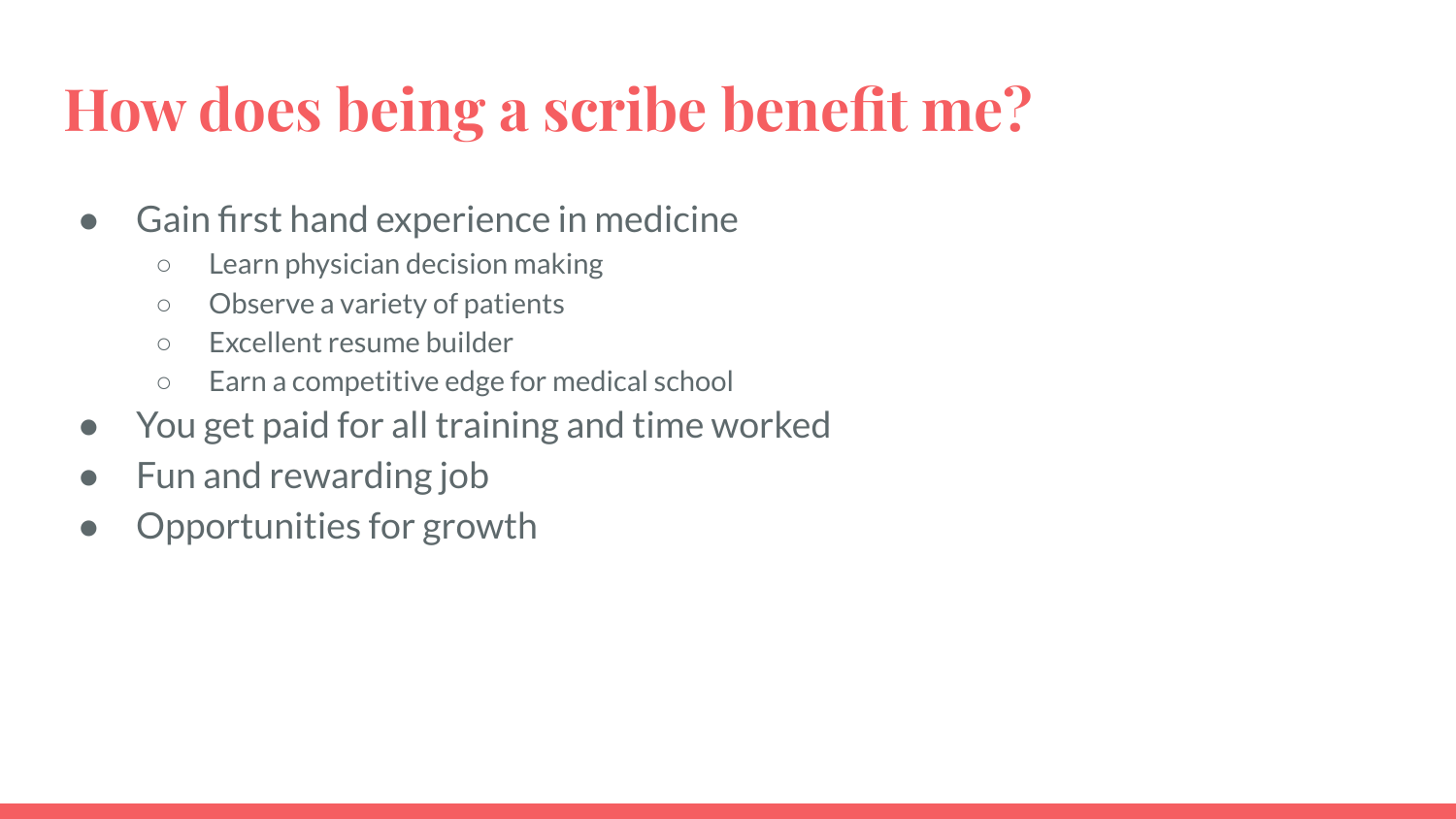- Health care experience
- Shadow physician/pa/np
- Competitive candidate
- Work with one provider
- Can work in multiple specialities
- Opportunities for growth
- **•** Flexibility



- Not considered patient care
- Fast paced and stressful environment
- Hourly wage
- Time commitment and shift times
- Work with one provider
- Sense of belonging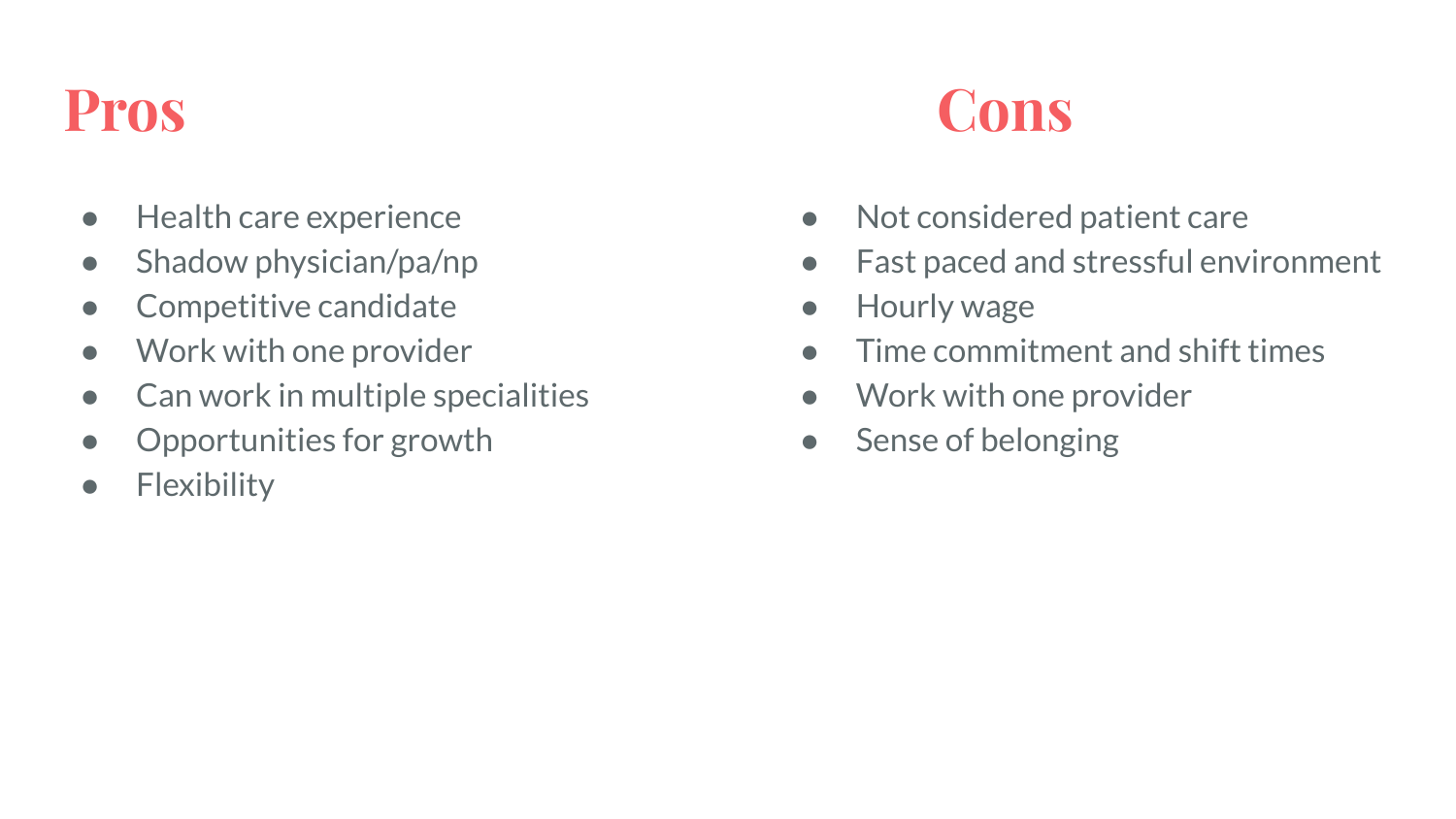# **How to Apply**

- 1. Please visit [www.scribeamerica.com/apply](http://www.scribeamerica.com/apply)
- 2. On the top of the screen, please select "Apply Now" to be taken to our landing page
- 3. In the search bar on the landing page, please type the city you wish to apply for and hit "search"
- 4. Please select the appropriate link that is displayed, and then select "apply now"

If you have any questions, email: [applicant@scribeamerica.com](mailto:applicant@scribeamerica.com)